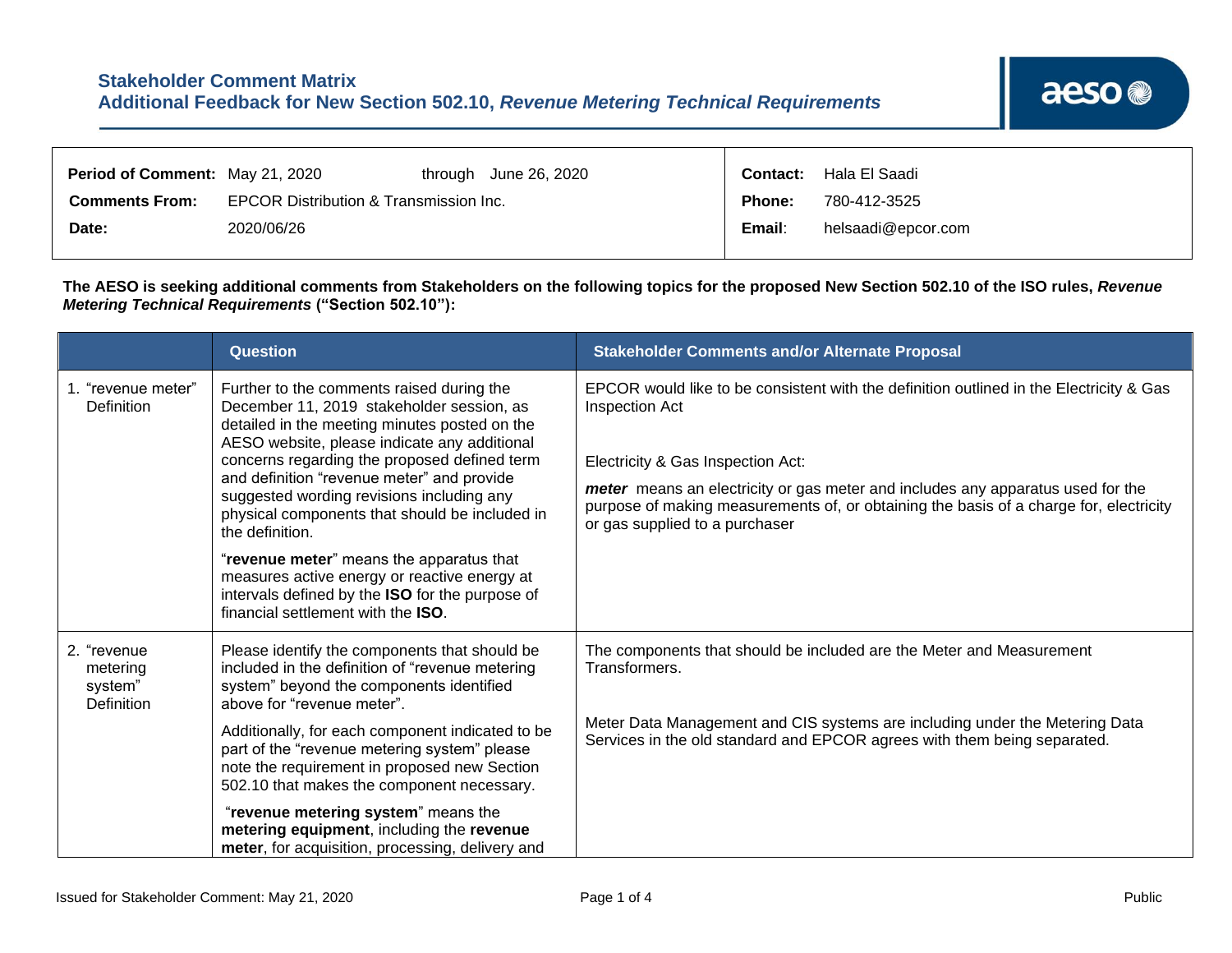## aeso

|                                          | <b>Question</b>                                                                                                                                                                          | <b>Stakeholder Comments and/or Alternate Proposal</b>           |
|------------------------------------------|------------------------------------------------------------------------------------------------------------------------------------------------------------------------------------------|-----------------------------------------------------------------|
|                                          | storage of the interval data that is used for<br>financial settlement with the ISO.                                                                                                      |                                                                 |
| 3. Rental Meters                         | a) Please describe the circumstances under<br>which your business would choose to install<br>rental meters.                                                                              | Require clarification on what AESO considers "Rental Meters".   |
|                                          | b) Additionally, would any exceptions to the<br>minimum technical requirements need to be<br>considered in the proposed Section 502.10?<br>If so, please detail and explain the impacts. |                                                                 |
| 4. Back-up Meters                        | a) Please describe the circumstances under<br>which your business would choose to install a<br>back-up meter.                                                                            | EPCOR does not have any back up meters in their DFO zone.       |
|                                          | b) Does your organization support the addition<br>of requirements pertaining to backup meter<br>installation in the proposed draft Section<br>502.10? If so, detail the criteria needed. |                                                                 |
|                                          | c) Additionally, please provide the estimated<br>installation and operating costs for a back-up<br>meter as well as annual maintenance costs, if<br>any.                                 |                                                                 |
| 5. Shared Current<br><b>Transformers</b> | a) Please indicate whether your organization<br>has installed meters that share CTs. If so,<br>how many and under what conditions?                                                       | EPCOR requires clarification on what AESO deems as a shared CT. |
|                                          | b) Have you experienced any issues with the<br>meters that share CTs, such as increased<br>meter measurement error?                                                                      |                                                                 |
|                                          | c) Does your organization think the proposed<br>Section 502.10 should incorporate                                                                                                        |                                                                 |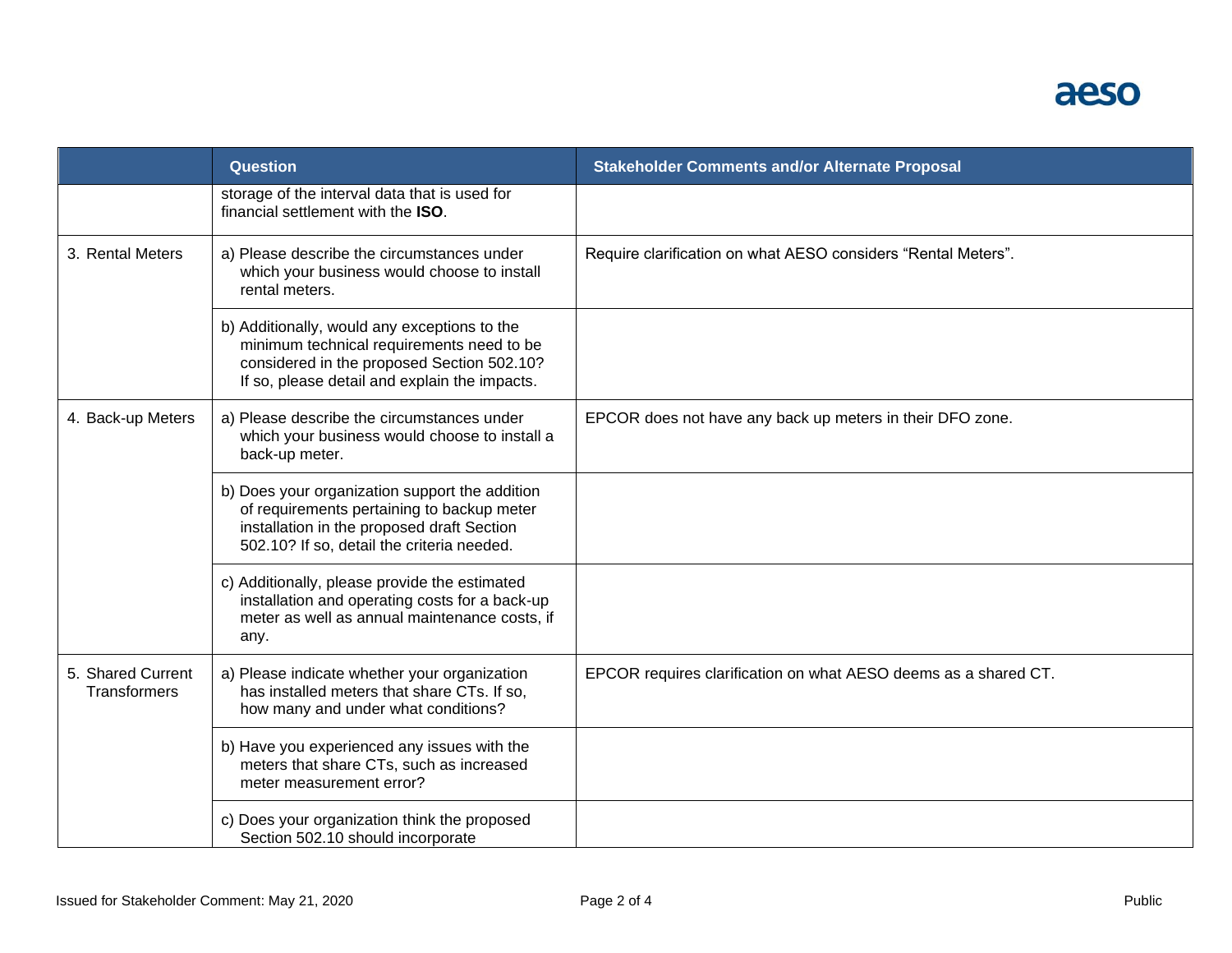## aeso

|                              | <b>Question</b>                                                                                                                                                                                                                                                                                                                                                                                                                                                                                                                                                                                                                                                                                                                                                                                                                                                                                                                                                                                                                            | <b>Stakeholder Comments and/or Alternate Proposal</b>                                                                                                                                                                                                                                                                                                                                                                                                                                                                                                                                                                                                                                                                                                                                                                                                                                                                                                       |
|------------------------------|--------------------------------------------------------------------------------------------------------------------------------------------------------------------------------------------------------------------------------------------------------------------------------------------------------------------------------------------------------------------------------------------------------------------------------------------------------------------------------------------------------------------------------------------------------------------------------------------------------------------------------------------------------------------------------------------------------------------------------------------------------------------------------------------------------------------------------------------------------------------------------------------------------------------------------------------------------------------------------------------------------------------------------------------|-------------------------------------------------------------------------------------------------------------------------------------------------------------------------------------------------------------------------------------------------------------------------------------------------------------------------------------------------------------------------------------------------------------------------------------------------------------------------------------------------------------------------------------------------------------------------------------------------------------------------------------------------------------------------------------------------------------------------------------------------------------------------------------------------------------------------------------------------------------------------------------------------------------------------------------------------------------|
|                              | requirements regarding the sharing of CTs?                                                                                                                                                                                                                                                                                                                                                                                                                                                                                                                                                                                                                                                                                                                                                                                                                                                                                                                                                                                                 |                                                                                                                                                                                                                                                                                                                                                                                                                                                                                                                                                                                                                                                                                                                                                                                                                                                                                                                                                             |
| 6. MW Class<br>Determination | How is MW class currently being calculated<br>a)<br>for in-situ testing.                                                                                                                                                                                                                                                                                                                                                                                                                                                                                                                                                                                                                                                                                                                                                                                                                                                                                                                                                                   | An average MW from Jan 1 – Dec 31 is determined and then the timeframe for in-<br>a)<br>situ testing is assigned based on the AESO Measurement System Standard.                                                                                                                                                                                                                                                                                                                                                                                                                                                                                                                                                                                                                                                                                                                                                                                             |
|                              | Please provide your organizations view on<br>b)<br>the following:<br>Should Section 502.10 set out a<br>i.<br>standard timeframe to be used for the<br>data set used in the calculation of MW<br>class. For instance, should the AESO<br>adopt a November to November<br>timeframe. Or does the month to month<br>period selected not impact the data set;<br>If a standard timeframe is included in<br>ii.<br>proposed Section 502.10 that does not<br>align with your organizations current<br>practices and systems please provide<br>an estimate of the cost implications;<br>Should 0 MW intervals be factored into<br>iii.<br>the methodology when determining MW<br>class;<br>Should there be notification<br>iv.<br>requirements for when a measurement<br>point for a unit crosses the MW class<br>threshold. Additionally, when should the<br>first in-situ test be performed once the<br>MW class changes;<br>Does your organization support the 2<br>v.<br>and 4 year testing frequency<br>requirements based on MW class; and | b)<br>i. AESO should define a standard timeframe to maintain consistency and to provide<br>clarity.<br>ii. If AESO maintains a yearly timeframe or greater there is no cost impact. If testing<br>is required more frequently than annually there will be cost implications. EPCOR<br>requires more information to determine cost impact for increased frequency in testing.<br>iii. 0 MW actual intervals should be excluded to prevent skewing data from the normal<br>average MW for that site.<br>iv. Changes in annual MW average could require a notification to re-evaluate testing<br>time frames.<br>v. EPCOR is open to further discussions to get an understanding of the change in risk<br>level and monitoring.<br>vi. EPCOR is open to further discussions to get an understanding of the impact if this<br>is tested less frequent or at the current time frame. What risk will this impose if the<br>frequency of testing is not increased? |
|                              | Should a metering point with a higher<br>vi.<br>impact on the grid when it is operational                                                                                                                                                                                                                                                                                                                                                                                                                                                                                                                                                                                                                                                                                                                                                                                                                                                                                                                                                  |                                                                                                                                                                                                                                                                                                                                                                                                                                                                                                                                                                                                                                                                                                                                                                                                                                                                                                                                                             |